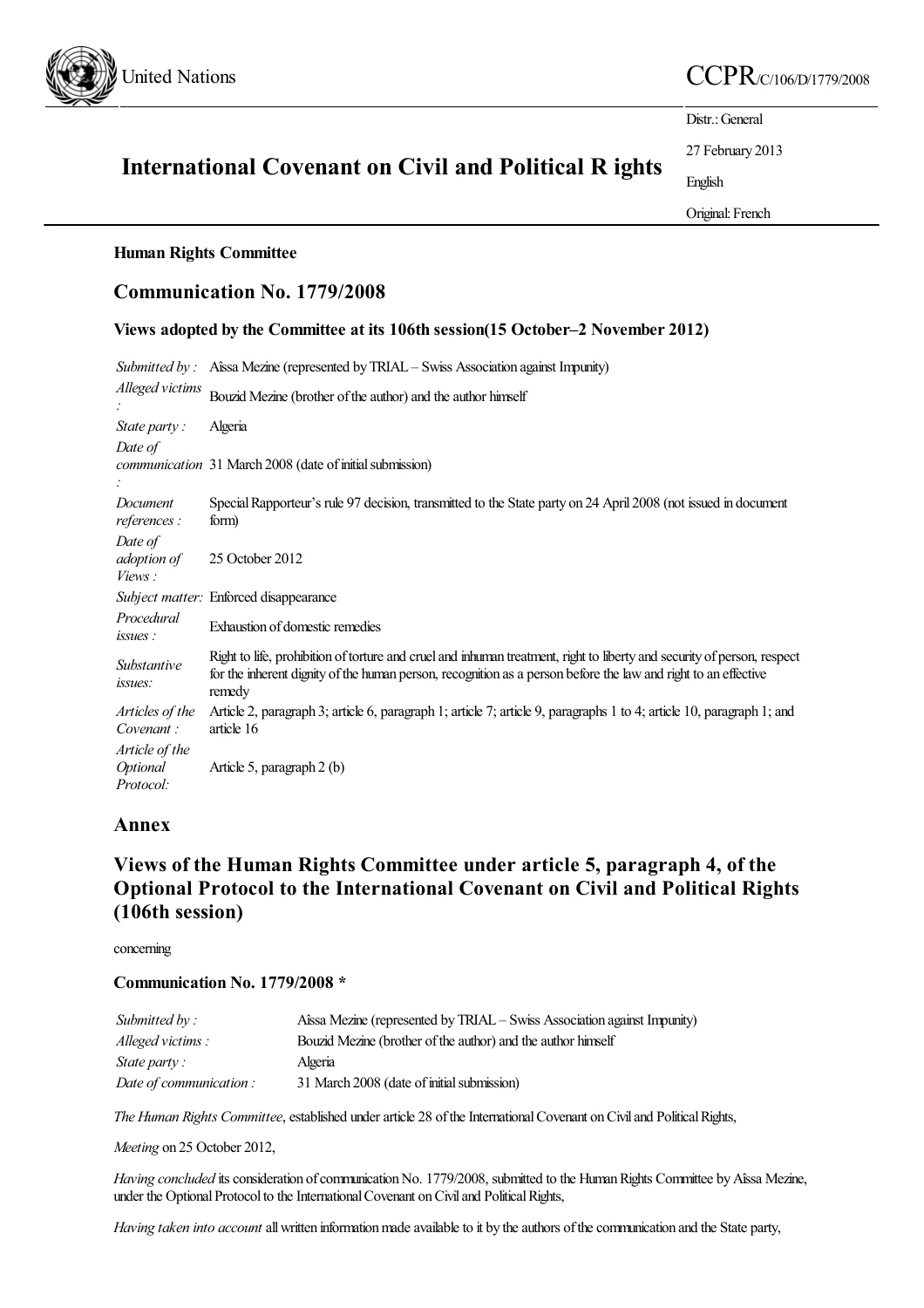## Views under article 5, paragraph 4, of the Optional Protocol

1.1Theauthor ofthecommunication, dated 31 March 2008, is Aîssa Mezine,anAlgerian citizen born on 6 July 1960 inKouba, wilaya of Algiers. The author maintains that his brother, Bouzid Mezine, of Algerian nationality, born in Kouba (Algiers) on 1 December 1963, is the victim of violations by Algeria of article 2 (para. 3), article 6 (para. 1), article 7, article 9 (paras. 1 to 4), article 10 (para. 1), article 16 and article 17 (para. 1), of the Covenant. The author also considers himself to be the victim of violations by the State party of article 2 (para. 3), article 7 and article 17 (para. 1), of the Covenant. The author and his brother are represented byTRIAL (the Swiss Association against Impunity).

1.2On 12 March 2009, the Committee, through the SpecialRapporteur on newcommunicationsand interimmeasures, decided not to consider the admissibility and the substance of the case separately.

#### The facts as submitted by the author

2.1On 11 August 1996, between 1.30 and 2 a.m., a military detachment entered the Mezine family home in Algiers. They were accompanied by men wearing civilian clothes, who said they were members of the military security services. They arrested Bouzid Mezine in front of his family and neighbours. Approximately 20 agents carried out a search. At no point did they produce an arrest warrant or a search warrant. The father of the victim asked why his son was being arrested and where he would be taken. The soldiers replied that they would take the victim to the Cherarba barracks, but they set off in a different direction (towards Ben Aknoum).

2.2Since that night, the victim has never returned. No member of his family has been able to see him or contact him, and the authorities have never given any information to the family of his whereabouts, despite the repeated requests made to the competent authorities. In October 1996, a fellow prisoner who had been released said that the missing person was at the Blida military prison. This information was confirmed by a member of the army, speaking in his personal capacity.

2.3The victim's father waited 48 hours, the legal time limit for police custody. He then looked for his son in many barracks and police stations in the region. He also contacted the various courts of Algiers to find out whether the victim had been brought before a prosecutor. On several occasions, he wroteto both civiland military authorities, without receiving any reply. Hecontacted the President of the Observatory on Human Rights, the President of the Republic and the Minister of Justice, requesting that a search be undertaken for the missing person, information regarding his whereaboutsand an explanation ofthereasons for hisarrest. Theauthor also applied to the Ombudsman of the Republic with the same request. On 23 February 1997, the latter gave a reply but no information about the fate of the victim.

2.4At the same time, the victim's father asked the public prosecutor of the Court of Hussein Dey, and his superior, the chief prosecutor of the Court of Algiers, to inform him of the charges held against his son and to investigate his abduction. On 21 March 1999, theinvestigatingmagistrate ofthe First Chamber ofthe Court ofHusseinDey dismissed thecase on the grounds thatat that date, there was no known accused. Subsequently, the prosecutor's office of the Court of Hussein Dev informed the family that, because the victim had been arrested by members of the army, only the prosecutor of the Blida military court was competent to investigate and, if necessary, to institute legal proceedings. On 2 August 1999, a complaint was lodged with this authority.

2.5More than seven months after lodging this complaint, the victim's father informed the Civil Court of Hussein Dey that the eyewitnesses to the abduction had still not been summoned to make their statements. No investigation had been launched, even though two neighbours who were present on the night had given their version of the events in a statement, authenticated by the *wilaya* of Algiers on 12 February 1998. The victim's father also made a statement on 7 March 2000. These statements were not entered in the military court's case file. In the absence of any effective investigation, no legal proceedings were initiated, either before the civil courts or before the military courts. The family received no information from any formal investigation into the fate of the victim.

2.6The Prosecutor ofthe Court ofHusseinDey, who had discontinued criminal proceedings, submitted an application instituting proceedings before a civil judge, in order to register the victimas a missing person. On 28 February 2000, the victim's father was summoned to appear before a hearing of the same court that was held on 11 March 2000. He pointed out that while an investigation was being conducted by the military court, the civil court should not issue an opinion on his son's disappearance, and he therefore requested the court to defer judgement. The court granted the father's request to defer a decision.

2.7On 19 October 1998, the family submitted the victim's case to the United Nations Working Group on Enforced or Involuntary Disappearances. Algeria failed to reply to the Working Group's requests for information.

2.8The author is unable to initiate legal proceedings in view of the promulgation of Ordinance No. 06-01 of 27 February 2006 implementing the Charter for Peace and National Reconciliation. While domestic remedies were useless and ineffective in the first place they had simply become unavailable.

#### The complaint

3.1Bouzid Mezine was the victimofan enforced disappearance on 11 August 1996. Theauthor refers to article 7, paragraph 2 (i), of the Rome Statute of the International Criminal Court, and article 2 of the International Convention for the Protection of All Persons from Enforced Disappearance. As the victim of enforced disappearance, Bouzid Mezine himself was prevented from exercising his right of appeal to challenge the lawfulness of his detention. His family used all the legal means available to find out the truth regarding his fate, but they encountered no response.

3.2As more than 15 years have passed since his disappearance at a secret detention centre, there is very little hope of finding Bouzid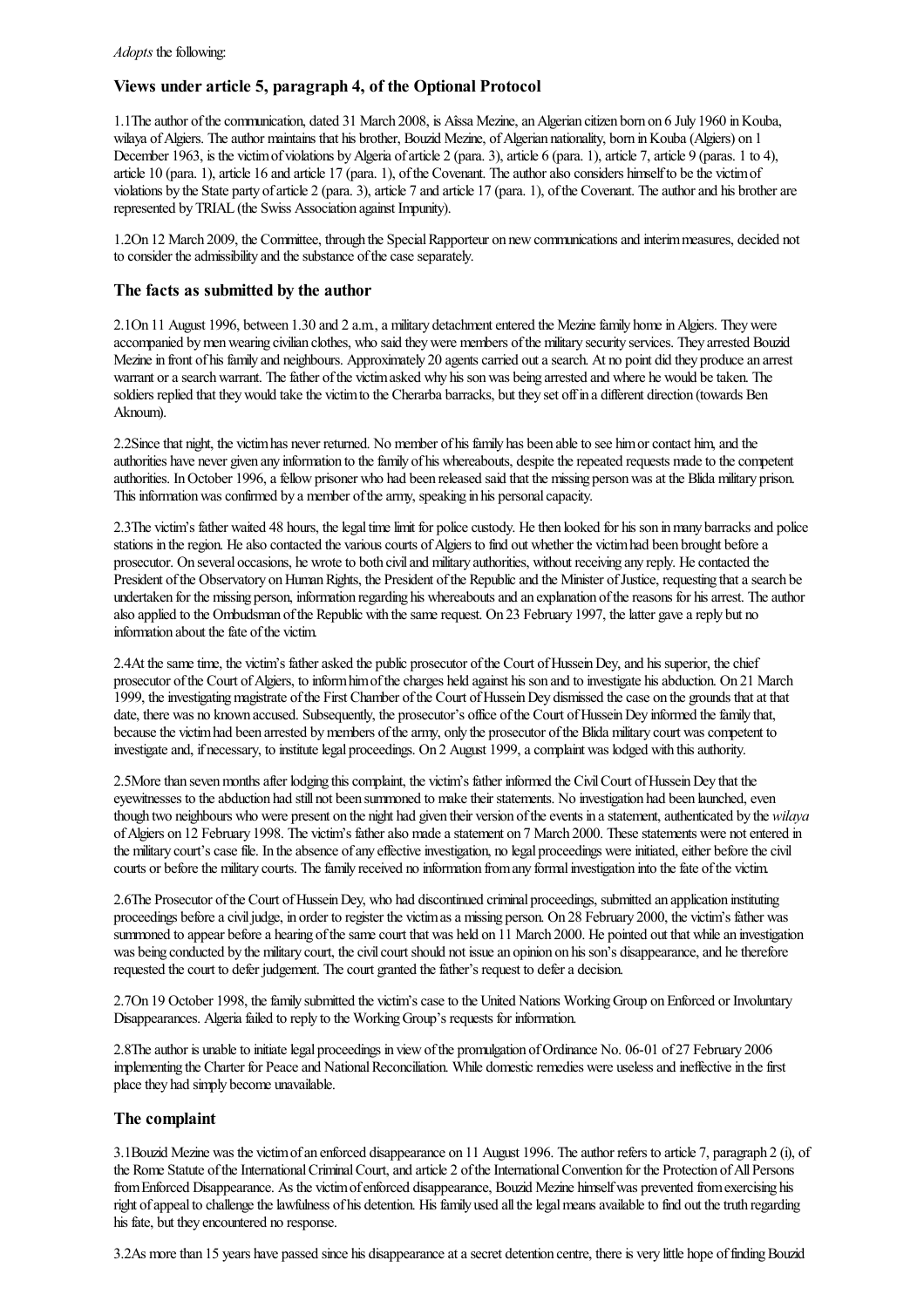Mezine alive. The author considers that incommunicado detention involves a high risk of violation of the right to life. The threat posed by enforced disappearance to the victim's life thus constitutes a violation of article 6, to the extent that the State has failed in its obligation to protect the fundamental right to life, all the more so since the State party has made no effort to investigate the fate of Bouzid Mezine. The author therefore alleges that the State party has violated article 6, read in conjunction with article 2, paragraph 3, ofthe Covenant.

3.3As regards the victim, merely being subjected to an enforced disappearanceconstitutes inhuman or degrading treatment. The anguish and the suffering caused by indefinite detention without contact with the family or the outside world constitutes treatment in breach of article 7 of the Covenant. For the author, moreover, Bouzid Mezine's disappearance resulted in a paralysing, painful and agonizing ordeal, in violation of article 7 of the Covenant.

3.4Bouzid Mezine was arrested by soldiers without a warrant, and without being informed of the reasons for his arrest. During his interrogation, he was not informed of the criminal charges against him. Furthermore, he was not promptly brought before a judge or other judicial authority, which should not take longer than a few days, while incommunicado detention can itself lead to a violation of article 9, paragraph 3. As a victim of enforced disappearance, Bouzid Mezine was not physically able to appeal against the legality of his detention, or to apply to a judge to obtain his release. These facts constitute violations of article 9, paragraphs 1 to 4, of the Covenant.

3.5If it is assumed that Bouzid Mezine has been the victim of a violation of article 7, it cannot be argued that he was ever treated in a humane manner, or with respect for the inherent dignity of the human person. Consequently, the author maintains that the State party has also violated article 10, paragraph 1, of the Covenant.

3.6As the victimofan unacknowledged detention, Bouzid Mezine wasalso reduced to thestatus ofa non-person, in violation of article 16 of the Covenant. In this regard, the author notes that enforced disappearance essentially entails the negation of the right to legal personality, insofar as the refusal of the authorities to reveal the fate of the missing person or even to admit that he has been deprived of his liberty denies that person the protection of the law.

3.7State officials searched the Mezine family home in the middle of the night at 2 a.m., without producing a warrant, and consequently in violation of article 17, of the Covenant, in the sense defined by the Committee in its general comment on article 16 (1988).

3.8As a victim of enforced disappearance, Bouzid Mezine was, de facto, prevented from exercising his right to challenge the legality of his detention, as guaranteed under article 2, paragraph 3, of the Covenant. As for the author and his family, they used all legal avenues available to discover the truth about the fate of the victim, but their efforts met with no response by the State party, despite the latter's obligation to ensure an effective remedy, including the obligation to carry out a thorough and effective investigation into the case. The author therefore maintains that the State party has violated article 2, paragraph 3, with respect to Bouzid Mezine and to himself.

3.9Bouzid Mezine's family members do not know for certain whether he is still alive, and continue to hope that he may be held incommunicado somewhere. Their hope has been further strengthened by continuing reports that a number of secret detention centres remain in Algeria, both in the south and in Oued Namous, where thousands of persons had already been placed in administrative detention between 1992 and 1995, and in the north of the country, in particular in the barracks and centres belonging to the Intelligence and Security Department. The author therefore fears that, should the victim still be alive, the officials or services holding him could be tempted in the event to make him "disappear" for good. Moreover, under article 46 of the Ordinance enacting the Charter for Peace and National Reconciliation, prison sentences may be handed down against persons filing legal complaints against abuses such as those to which Bouzid Mezine was subjected. The author therefore requests that the Committee ask the Algerian Government to release Bouzid Mezine if he is still in incommunicado detention and to take all necessary measures to avoid irreparable harm to the victim, and also to refrain from applying the provisions of articles 45 and 46 of the Ordinance of 27 February 2006 enacting the Charter for Peace and National Reconciliation to the author or any of the victim's relatives, from invoking the abovementioned articles and from threatening the author in any way with the aim of depriving him of his right to apply to the Committee.

#### State party's observations on the admissibility of the communication

4.1On 3 March 2009, the State party, in a"background memorandumon theinadmissibility ofcommunications submitted to the Human Rights Committee in connection with the implementation of the Charter for Peace and National Reconciliation", contested the admissibility of the communication and of 10 other communications submitted to the Human Rights Committee. The State party is of the view that communications incriminating public officials, or persons acting on behalf of public authorities, in cases of enforced disappearances during the period in question— from 1993 to 1998 — should be considered within the broader context of the sociopolitical and security conditions that prevailed in the country during a period when the Government was struggling to combat terrorism.

4.2During that period, the Government had to fight against groups that were not coordinated among themselves. As a result, there was some confusion in the manner in which a number of operations were carried out among the civilian population, and it was difficult for civilians to distinguish between the actions of terrorist groups and those of the security forces, to whom civilians often attributed enforced disappearances. Hence, according to the State party, while enforced disappearances may be due to many causes, they cannot be blamed on the Government. On the basis of data recorded by a variety of independent sources, including the press and human rights organizations, it may be concluded that the concept of disappearances in Algeria during the period in question covers six possible scenarios, none of which can be blamed on the State. The first scenario cited by the State party concerns persons reported missing by their relatives but who in fact had chosen to go into hiding in order to join an armed group and who instructed their families to report that they had been arrested by the security services, as a way of "covering their tracks" and avoiding being "harassed" by the police. The second scenario concerns persons who were reported missing after their arrest by the security services but who took advantage of their subsequent release to go into hiding. The third scenario concerns persons abducted by armed groups which,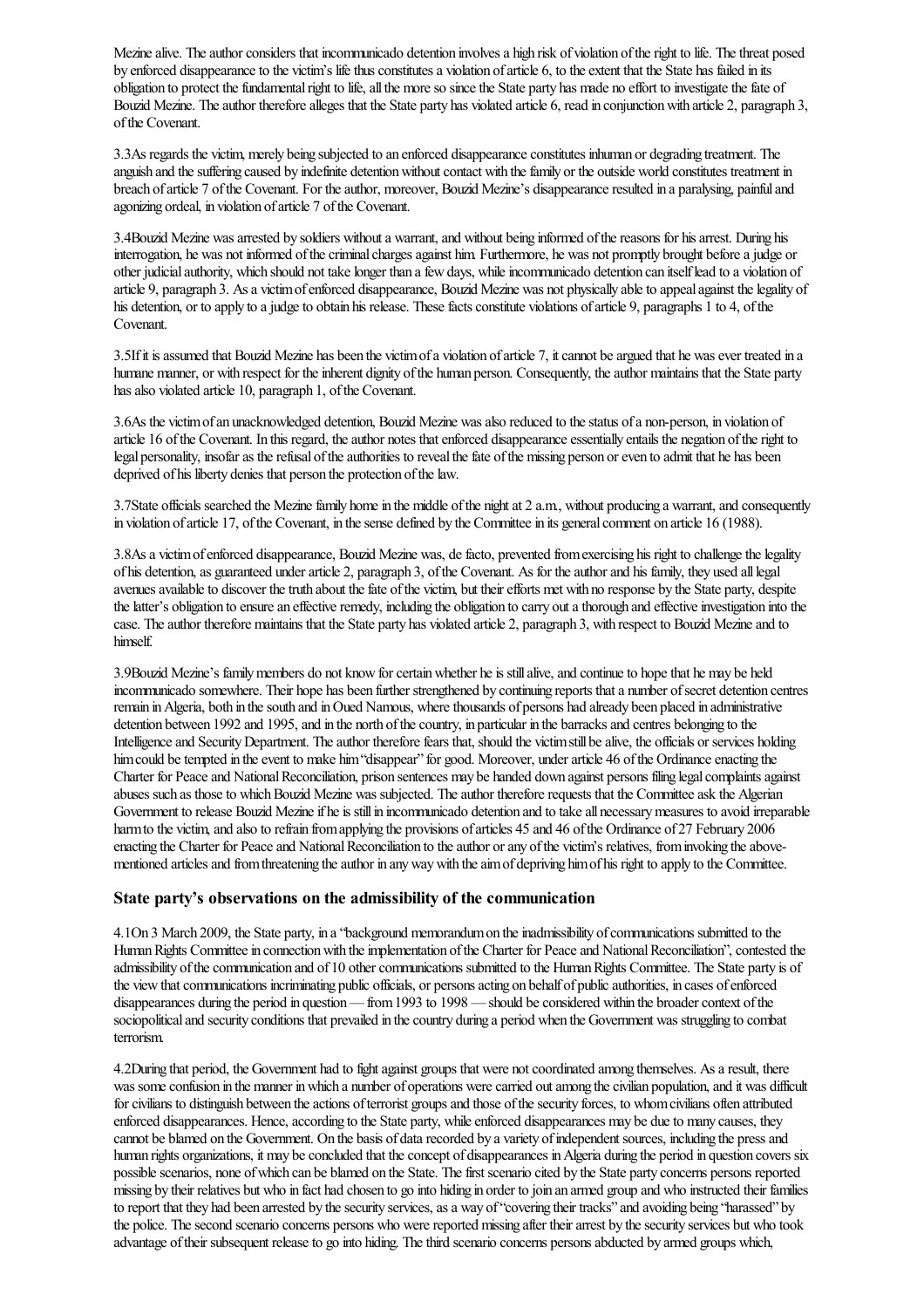because they were not identified or because they had stolen uniforms or identification documents from police officers or soldiers, were mistakenly thought to belong to the armed forces or security services. The fourth scenario concerns persons reported missing who abandoned their families, and sometimes even left the country, to escape from personal problems or family disputes. The fifth scenario concerns persons reported missing by their family but who were in fact wanted terrorists who had been killed and buried in the maquis following factional infighting, doctrinal disputes or arguments over the spoils of war among rival armed groups. The sixth scenario mentioned by the State party concerns persons reported missing who were actually living in Algeria or abroad under a false identity provided by a network of document forgers.

4.3The State partymaintains that it was in viewofthe diversity and complexity ofthesituationscovered by the generalconcept of disappearance that the Algerian legislature, following the referendum on the Charter for Peace and National Reconciliation. recommended a comprehensive approach to the issue of disappeared persons, whereby all persons who had disappeared in the context of the "national tragedy" would be cared for, all victims would be offered support to overcome their ordeal and all victims of disappearance and their beneficiaries would be entitled to redress. According to statistics from the Ministry of the Interior, 8,023 cases of disappearance have been reported, 6,774 examined, 5,704 approved forcompensation and 934 rejected, with 136 still pending. A total of 371,459,390 Algerian dinars (DA) has been paid out as compensation to all the victims concerned. In addition, a total of DA 1,320,824,683 has been paid out in monthly pensions.

4.4The State party further argues that not all domestic remedies have been exhausted. It stresses the importance of distinguishing between simple formalities involving the political or administrative authorities, non-judicial remedies pursued through advisory or mediation bodies, and judicial remedies pursued through the relevant courts of justice. The State party observes that, as may be seen from the authors' statements, the complainants have written letters to political and administrative authorities, petitioned advisory or mediation bodies and petitioned representatives of the prosecution service (chief prosecutors and public prosecutors), but have not, strictly speaking, initiated legal action and seen it through to its conclusion by availing themselves of all available remedies of appeal and judicial review. Of all these authorities, only the representatives of the prosecution service are authorized by law to open a preliminary inquiry and refer a case to the investigating judge. In the Algerian legal system, it is the public prosecutor who receives complaints and who, if warranted, institutes criminal proceedings. Nevertheless, in order to protect the rights of victims or their beneficiaries, the Code of Criminal Procedure authorizes the latter to sue for damages by filing a complaint with the investigating judge. In this case, it is the victim, not the prosecutor, who initiates criminal proceedings by bringing the matter before the investigating judge. This remedy, which is provided for in articles 72 and 73 of the Code of Criminal Procedure, was not utilized, despite the fact that it would have enabled the victims to institute criminal proceedings and compel the investigating judge to initiate proceedings, even if the prosecution service had decided otherwise.

4.5The State party also notes the author's contention that the adoption by referendum of the Charter for Peace and National Reconciliation and its implementing legislation— in particular, article 45 of Ordinance No. 06-01 — rules out the possibility that any effective and available domestic remedies exist in Algeria to which the families of victims of disappearance could have recourse. On this basis, the author believed he did not need to bring the matter before the relevant courts, in view of the latter's likely position and findings regarding the application of the ordinance. However, the author cannot invoke this ordinance and its implementing legislation as a pretext for failing to institute the legal proceedings available to him. The State party recalls the Committee's jurisprudence to the effect that a person's subjective belief in, or presumption of, the futility of a remedy does not exempt that person from the requirement to exhaust all domestic remedies.

4.6The State party then turns itsattention to the nature, principlesand content ofthe Charter for Peaceand NationalReconciliation and its implementing legislation. It maintains that, in accordance with the principle of the inalienability of peace, which has become an international right to peace, the Committee should support and consolidate peace and encourage national reconciliation with a view to strengthening States affected by domestic crises. As part of this effort to achieve national reconciliation, the State party adopted the Charter, and its implementing ordinance prescribes legal measures for the discontinuance of criminal proceedings and the commutation or remission of sentences for any person who is found guilty of acts of terrorism or who benefits from the provisions of the legislation on civil dissent, except for persons who have committed or been accomplices in mass killings, rapes or bombings in public places. This ordinance also helps to address the issue of disappearances by introducing a procedure for filing an official finding of presumed death, which entitles beneficiaries to receive compensation as victims of the "national tragedy". Social and economic measures have also been put in place, including the provision of employment placement assistance and compensation for all persons considered victims of the "national tragedy". Finally, the ordinance prescribes political measures, such as a ban on holding political office for any person who exploited religion in the past in a way that contributed to the "national tragedy", and establishes the inadmissibility of any proceedings brought against individuals or groups who are members of any branch of Algeria's defence and security forces for actions undertaken to protect persons and property, safeguard the nation and preserve its institutions.

4.7In addition to the establishment of funds to compensate all victims of the "national tragedy", the sovereign people of Algeria have, according to the State party, agreed to a process of national reconciliation as the only way to heal the wounds inflicted. The State party insists that the proclamation of the Charter for Peace and National Reconciliation reflects a desire to avoid confrontation in the courts, media outpourings and political score settling. The State party is therefore of the view that the author's allegations are covered by the comprehensive domestic settlement mechanism provided for in the Charter.

4.8The State party asks the Committee to note how similar the facts and situations described by the author are and to take into account the sociopolitical and security context in which they occurred; to find that the author failed to exhaust all domestic remedies; to recognize that the authorities of the State party have established a comprehensive domestic mechanism for processing and settling the cases referred to in these communications through measures aimed at achieving peace and national reconciliation consistent with the principles of the Charter of the United Nations and subsequent covenants and conventions; to find the communication inadmissible; and to request that the author seek an alternative remedy.

#### Additional observations by the State party on the admissibility of the communication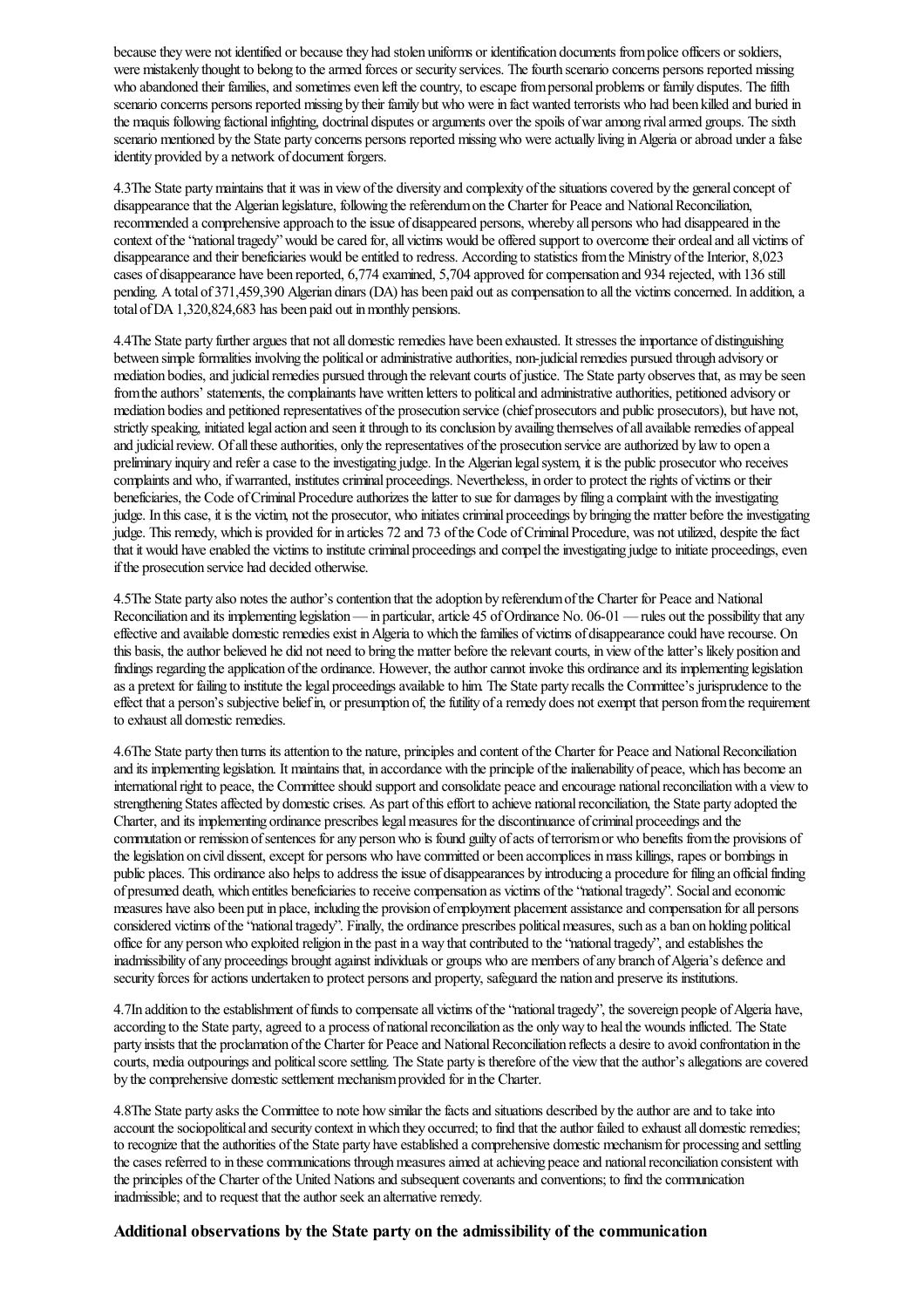5.1On 9 October 2009, the State party transmitted afurther memorandumto the Committee, inwhich it raises the question of whether the submission of a series of individual communications might not actually amount to an abuse of procedure aimed at bringing before the Committee a broad historical issue involving causes and circumstances of which the latter is unaware. The State party observes in thisconnection that these"individual"communications dwell on the generalcontext inwhich the disappearances occurred, focusing solely on the actions of the security forces and never mentioning those of the various armed groups that used criminal concealment techniques to incriminate the armed forces.

5.2The State party insists that it will not address the merits of these communications until the issue of their admissibility has been settled, since all judicial or quasi-judicial bodies have a duty to deal with preliminary questions before considering the merits. According to the State party, the decision in the cases in point to consider questions of admissibility and the merits jointly and simultaneously—aside from the fact that it was not arrived at on the basis of consultation— seriously prejudices the proper consideration of the communications in terms of both their general nature and their intrinsic particularities. Referring to the rules of procedure of the Human Rights Committee, the State party notes that the sections relating to the Committee's procedure to determine the admissibility of communications are separate from those relating to the consideration of communications on the merits, and that therefore these questions could be considered separately. Concerning the exhaustion of domestic remedies, the State party stresses that for none of the complaints or requests for information he submitted, the author used channels that would have allowed consideration of the case by the Algerian judicial authorities.

5.3Recalling the Committee's jurisprudence regarding the obligation to exhaust domestic remedies, the State party stresses that mere doubts about the prospect of success or concerns about delays do not exempt the author from the obligation to exhaust these remedies. As to the question of whether the promulgation of the Charter for Peace and National Reconciliation has barred the possibility of appeal in this area, the State party replies that the failure by the author to submit his allegations to examination has so far prevented the Algerian authorities from taking a position on the scope and limitations of the applicability of the Charter. Moreover, under the Ordinance in question, the only proceedings that are inadmissible are those brought against "members of any branch of the defence and security forces of the Republic" for actions consistent with their core duties to the Republic, namely, to protect persons and property, safeguard the nation and preserve its institutions. On the other hand, any allegations concerning actions attributable to the defence or security forces that can be proved to have taken place in any other context are subject to investigation by the appropriate courts.

5.4In a note verbale dated 6 October 2010, the State party reiterated its observations regarding admissibility, which had been submitted to the Committee in a note verbale of 3 March 2009.

#### Author's comments on the State party's submission

6.1On 23 September 2011, theauthor submitted comments on the State party's observations on admissibility and provided additional arguments on the merits.

6.2The author points out that the State party has recognized the competence of the Committee to consider individual communications. This competence is of a general nature and its exercise by the Committee is not subject to the discretion of the State party. In particular, it is not for the State party to determine whether it is appropriate for the Committee to take up a specific case. That is for the Committee to decide when it considers the communication. Referring to article 27 of the Vienna Convention, the author considers that the State party's adoption of domestic legislative and administrative measures to support the victims of the "national tragedy" cannot be invoked at the admissibility stage to prohibit individuals subject to its jurisdiction from using the procedure provided for under the Optional Protocol. In theory, such measures may well have an impact on the settlement of a dispute, but they must be studied with regard to the merits of the case and not to its admissibility. In the present case, the legislative measures adopted amount to a violation of the rights enshrined in the Covenant, as the Committee has previously observed.

6.3The author recalls that Algeria's declaration of the state of emergency on 9 February 1992 does not affect the right of persons to submit individual communications to the Committee. Article 4 of the Covenant allows for derogations from certain provisions of the Covenant only during states of emergency, but does not affect the exercise of rights under the Optional Protocol. The author therefore considers that the State party's observations on the appropriateness of the communication do not constitute a ground for inadmissibility.

6.4The author also refers to the State party's argument that the requirement to exhaust domestic remedies calls on the author to institute criminal proceedings by filing a complaint with the investigating judge, in accordance with articles 72 et seq. (paras. 25 ff.) of the Code of Criminal Procedure. He refers to the Committee's recent jurisprudence in the Benaziza case, in which it stated in its Views adopted on 27 July 2010 that "the State party has a duty not only to carry out thorough investigations of alleged violations of human rights, particularly enforced disappearances or violations oftheright to life, butalso to prosecute, try and punish anyone held to be responsible for such violations. To sue for damages for offences as serious as those alleged in the present case cannot be considered a substitute for the charges that should be brought by the public prosecutor." The author therefore considers that, given the serious nature of the alleged offences, it was the responsibility of the competent authorities to take up the case. However, no action was taken, even though members of Bouzid Mezine's family attempted, from the date of his arrest on 11 August 1996, to make enquiries with various army barracks, the police and prosecutors in the region concerning his whereabouts, but to no avail.

6.5The victim's father petitioned the prosecutor of the Court of Hussein Dey and the chief prosecutor of the Court of Algiers regarding his son's case, asking them to take the necessary steps to ascertain the facts. Then, on the advice of the Hussein Dey prosecutor, he petitioned the military prosecutor of Blida, who failed to undertake a serious investigation into Bouzid Mezine's disappearance. In the absence of any effective investigation, no legal action was ever taken. At the same time, Bouzid Mezine's brother and father wrote to the national authorities, including the Ombudsman of the Republic, the President of the National Observatory for Human Rights, the President of the Republic and the Minister of Justice, none of whom provided any information regarding the victim. These actions did not lead to an effective investigation, or to the prosecution and conviction of those responsible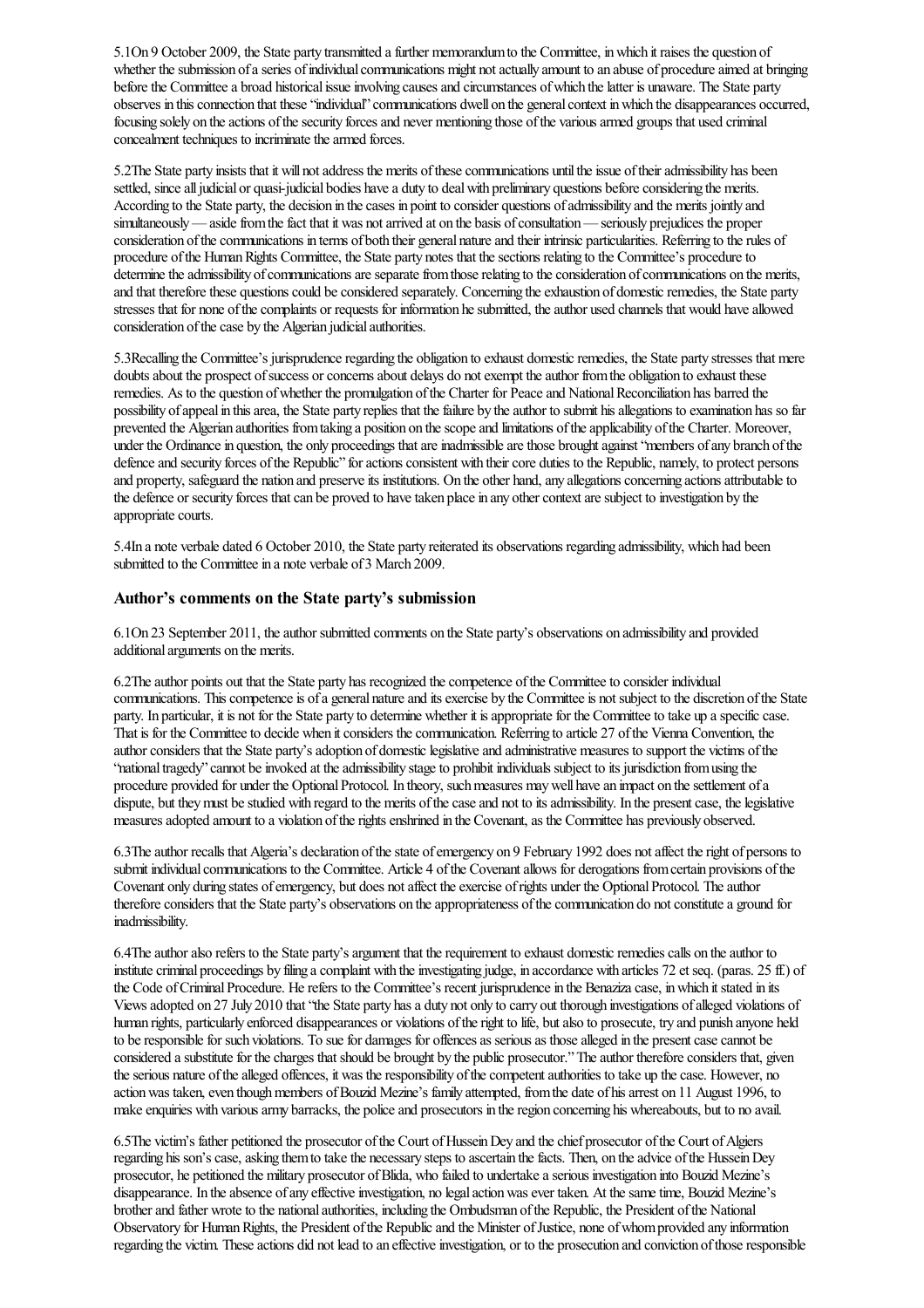for this enforced disappearance, or to redress for the family of the missing person. The authorities are responsible for prosecuting such cases, and the author should not therefore in the circumstances be blamed for not instigating legal proceedings.

6.6As to the State party's argument that mere "subjective belief or presumption" does not exempt the author of a communication from the requirement to exhaust all domestic remedies, the author cites article 45 of Ordinance No. 06-01, whereby legal proceedings may not be brought against individuals or groups who are members of any branch of the defence or security forces. Any person making such a complaint or allegation is liable to a term of imprisonment of 3 to 5 years or a fine of between DA 250,000 and DA 500,000. The State party has therefore not convincingly demonstrated how suing for damages would have enabled the competent courts to receive and investigate complaints, as that would involve violating article 45 of the Ordinance, or how the author of a complaint could have been guaranteed immunity from prosecution under article 46 of the Ordinance. As treaty body jurisprudence confirms, a reading of these provisions leads to the conclusion that any complaint regarding the violations suffered by the author and Bouzid Mezine would be not only declared inadmissible, but also treated as a criminal offence. The author notes that the State party fails to provide an example of any case which, despite the existence of the above-mentioned Ordinance, has led to the effective prosecution of the perpetrators of human rights violations in a similar case. The author concludes that the remedies mentioned by the State party are futile.

6.7With respect to the merits of the communication, the author notes that the State party has simply listed a number of scenarios according to which the victims of the "national tragedy" in general terms might have disappeared. Such general comments do not refute the allegations made in the present communication. In fact similar comments have been put forward in a number of other cases, which shows the State party's continuing unwillingness to consider such cases individually.

6.8With regard to the State party's argument that it is entitled to request that the admissibility of the communication be considered separately from the merits, the author refers to rule 97, paragraph 2, of the rules of procedure, which states that the "working group or special rapporteur may, because of the exceptional nature of the case, request a written reply that relates only to the question of admissibility". Consequently, it is not for the author of the communication or the State party to take such decisions, which are the sole prerogative of the working group or special rapporteur. The author considers that the present case is no different from other cases of enforced disappearance, and that admissibility should not be considered separately from the merits.

6.9Lastly, the author notes that the State party has not countered his allegations. These are corroborated and substantiated by numerous reports on the security forces' actions at the time, and by the author's own persistent efforts. In view of the State party's involvement in the disappearance of his brother, the author is unable to provide additional information in support of his communication, as that information is entirely in the hands of the State party. The author also notes that the lack of any submissions from the State party regarding the merits of the case is tantamount to the State party's acquiescence that violations were committed.

#### Issues and proceedings before the Committee

#### Consideration of admissibility

7.1Beforeconsidering any claimcontained in acommunication, the HumanRights Committee must decide, in accordance with rule 93 of its rules of procedure, whether the communication is admissible under the Optional Protocol to the Covenant.

7.2As required under article 5, paragraph 2 (a), of the Optional Protocol, the Committee must ascertain that the same matter is not being examined under another procedure of international investigation or settlement. The Committee notes that the disappearance of Bouzid Mezine was reported to the Working Group on Enforced or Involuntary Disappearances in 1998. However, it recalls that extra-conventional procedures or mechanisms established by the Commission on Human Rights or the Human Rights Council, and whose mandates are to examine and report publicly on human rights situations in specific countries or territories, or cases of widespread human rights violations worldwide, do not generally constitute an international procedure of investigation or settlement within the meaning of article 5, paragraph 2 (a), of the Optional Protocol. Accordingly, the Committee considers that the examination ofBouzid Mezine'scase by the WorkingGroup onEnforced or InvoluntaryDisappearances does not render it inadmissible under this provision.

7.3The Committee notes that, in the State party's view, the author has not exhausted domestic remedies, since he did not consider the possibility of bringing the matter before the investigating judge and suing for damages in criminal proceedings under articles 72 and 73 of the Code of Criminal Procedure. The Committee notes that, according to the State party, the author and his father wrote letters to political and administrative authorities, petitioned advisory or mediation bodies and petitioned representatives of the prosecution service (chief prosecutors and public prosecutors), but have not actually initiated legal proceedings and seen them through to their conclusion by availing themselves of all available remedies of appeal and cassation. The Committee notes the author's contention that Bouzid Mezine's father approached the prosecutor of the Court of Hussein Dey and the chief prosecutor of the Court of Algiers regarding his son's case, asking them to take the necessary steps to ascertain the facts. He then petitioned the military prosecutor of Blida. The author and his father also wrote to the national authorities. No information regarding the victim was provided and the actions described led neither to an effective investigation nor to the prosecution and conviction of those responsible. Lastly, the Committee notes that, according to the author, article 46 of Ordinance No. 06-01 penalizes any person who files a complaint pertaining to actions covered by article 45 thereof.

7.4The Committee recalls that the State party has a duty not only to carry out thorough investigations of alleged violations of human rights brought to the attention of its authorities, particularly enforced disappearances or violations of the right to life, but also to prosecute, try and punish anyone held to be responsible for such violations. Although Bouzid Mezine's family repeatedly contacted the competent authorities concerning his disappearance, the State party failed to conduct a thorough and effective investigation into the disappearance of the author's brother, despite the fact that serious allegations of enforced disappearance were involved. The State party has also failed to provide sufficient evidence that an effective remedy is de facto available, since Ordinance No. 06-01 of 27 February 2006 continues to be applicable despite the Committee's recommendations that it should be brought into line with the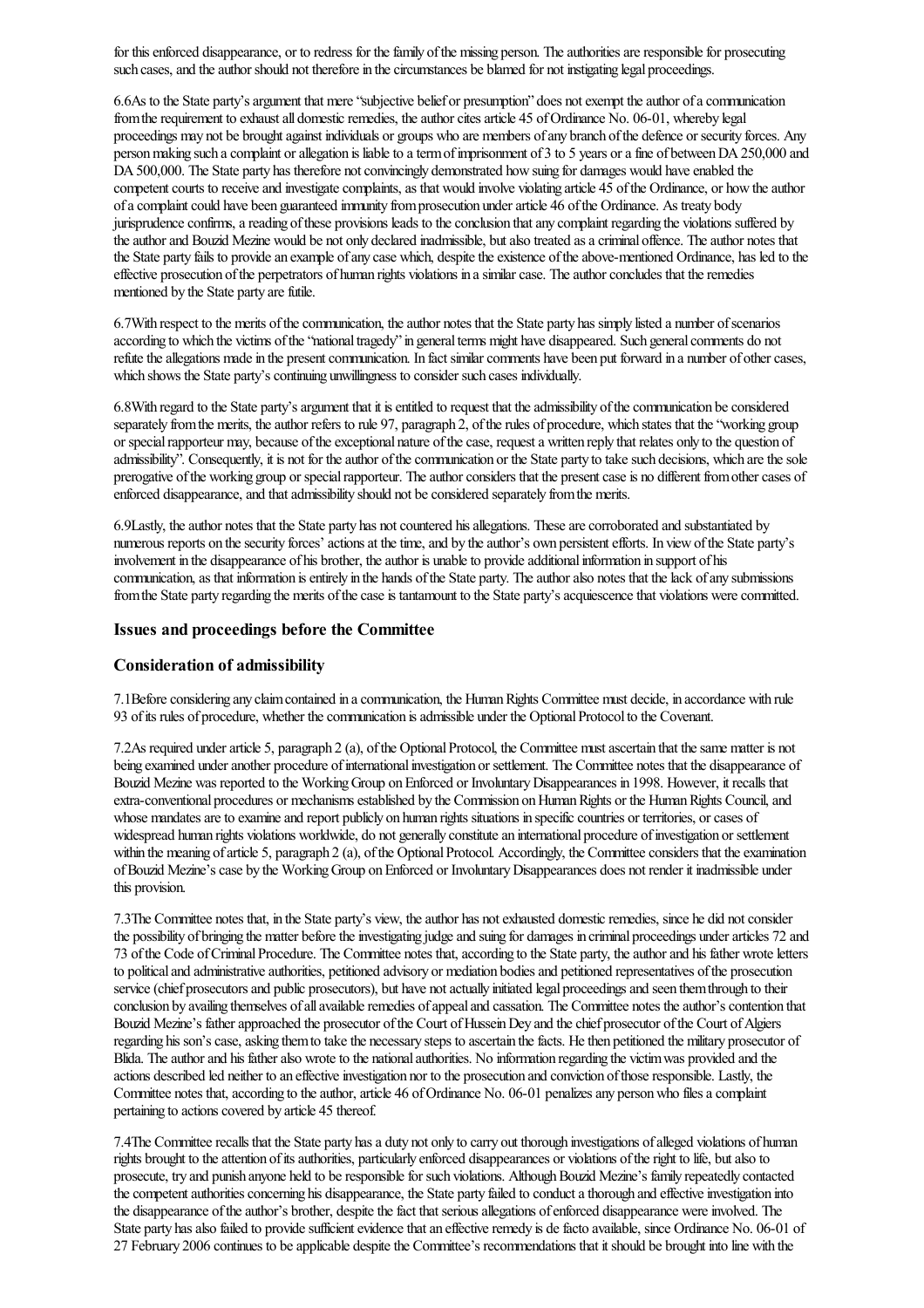Covenant. Reiterating its previous jurisprudence, the Committee considers that to sue for damages for offences as serious as those alleged in the present case cannot be considered a substitute for the charges that should be brought by the public prosecutor. Moreover, given the vague wording of articles 45 and 46 of the Ordinance and, in the absence of satisfactory information from the State party about their interpretation and actual enforcement, the author's fears regarding the possible consequences of filing a complaint are reasonable. The Committee concludes that article 5, paragraph 2 (b), of the Optional Protocol is not an obstacle to the admissibility of the communication.

7.5The Committee finds that the author has sufficiently substantiated his allegations insofar as they raise issues under article 6, paragraph 1; article 7; article 9; article 10; article 16 and article 2, paragraph 3, of the Covenant, and therefore proceeds to consider the communication on its merits.

#### Consideration of the merits of the case

8.1The Human Rights Committee has considered the present communication in the light of all the written information made available to it by the parties, as required under article 5, paragraph 1, of the Optional Protocol.

8.2As the Committee has emphasized in connection with previous communications in which the State party provided general and collective comments on the serious allegations made by the authors of such complaints, it is clear that the State party has been content to argue that communications incriminating public officials, or persons acting on behalf of public authorities, in cases of enforced disappearance between 1993 and 1998, must be looked at in the broader context of the domestic sociopolitical and security environment that prevailed during a period in which the Government had to deal with terrorism. The Committee recalls its concluding observations concerning Algeria of 1 November 2007 as well as its jurisprudence whereby the State party may not invoke the provisions of the Charter for Peace and National Reconciliation against persons who invoke provisions of the Covenant or who have submitted or may submit communications to the Committee. Ordinance No. 06-01, without the amendments recommended by the Committee, appears to promote impunity and therefore cannot, as it currently stands, be considered compatible with the provisions of the Covenant.

8.3The Committee notes that the State party has not replied to the author's allegations concerning the merits of the case, and recalls its jurisprudence according to which the burden of proof should not rest solely on the author of a communication, especially given that the author and the State party do not always have the same degree of access to evidence and that often only the State party holds the necessary information. It is implicit in article 4, paragraph 2, of the Optional Protocol that the State party has the duty to investigate in good faith all allegations of violations of the Covenant made against it and its representatives and to provide the Committee with whatever information is available to it. In the absence of any explanations from the State party in this respect, due weight must be given to the author's allegations, provided they have been sufficiently substantiated.

8.4The Committee notes that, according to the author, his brother, Bouzid Mezine, was arrested by soldiers during the night of 11 August 1996, which was the last time he was seen by his family; that in October 1996, a fellow prisoner who had been released reported that the missing person was in Blida military prison and that this information was confirmed to the family by a member of the army speaking in his personal capacity. Although Bouzid Mezine's family still hopes to find him alive, the Committee notes the author'sand his family's fear that he may be deceased in viewof his prolonged disappearance. The Committee notes that the State party has produced no evidence refuting the author's allegation. The Committee recalls that, in cases of enforced disappearance, the deprivation of liberty, followed by a refusal to acknowledge the deprivation of liberty or by concealment of the fate or whereabouts of the disappeared person, removes the person from the protection of the law and places his or her life at serious and constant risk, for which the State is accountable. In the case at hand, the Committee notes that the State party has produced no evidence to indicate that it has fulfilled its obligation to protect Bouzid Mezine's life. Therefore the Committee concludes that the State party has failed in its duty to protect Bouzid Mezine's life, in violation of article 6, paragraph 1, of the Covenant.

8.5The Committee recognizes the degree of suffering involved in being held indefinitely without contact with the outside world. It recalls its general comment No. 20 on article 7 (1992), which recommends that States parties should make provision to ban incommunicado detention. It notes in the current case that Bouzid Mezine was arrested on 11 August 1996, and that his whereabouts have not been known since. In the absence of a satisfactory explanation from the State party, the Committee considers that this disappearance constitutes a violation of article 7 of the Covenant with respect to Bouzid Mezine.

8.6The Committee also takes note of the anguish and distress caused to the author by Bouzid Mezine's disappearance. It considers that the facts before it disclose a violation with respect to him of article 7 of the Covenant read alone and in conjunction with article 2, paragraph 3.

8.7With regard to the alleged violation of article 9, the Committee notes the author's statement to the effect that Bouzid Mezine was arrested on 11 August 1996 by uniformed soldiers, without a warrant, and without being informed of the reasons for his arrest (see para. 2.1); that Bouzid Mezine was not informed of the criminal charges against him and was not brought before a judge or other judicial authority, which would have enabled him to challenge the legality of his detention; and that no official information was given to the author and his family regarding the victim's whereabouts or his fate. In the absence of satisfactory explanations from the State party, the Committee finds a violation of article 9 with respect to Bouzid Mezine.

8.8Regarding the complaint under article 10, paragraph 1, the Committee reiterates that persons deprived of their liberty may not be subjected to any hardship or constraint other than that resulting from the deprivation of liberty and that they must be treated with humanity and respect for their dignity. In view of Bouzid Mezine's incommunicado detention and in the absence of information provided by the State party in that regard, the Committeefindsa violation ofarticle 10, paragraph 1, ofthe Covenant.

8.9With regard to the alleged violation of article 16, the Committee reiterates its established jurisprudence, according to which the intentional removal of a person from the protection of the law for a prolonged period of time may constitute a refusal to recognize that person as a person before the law if the victim was in the hands of the State authorities when last seen and if the efforts of his or her